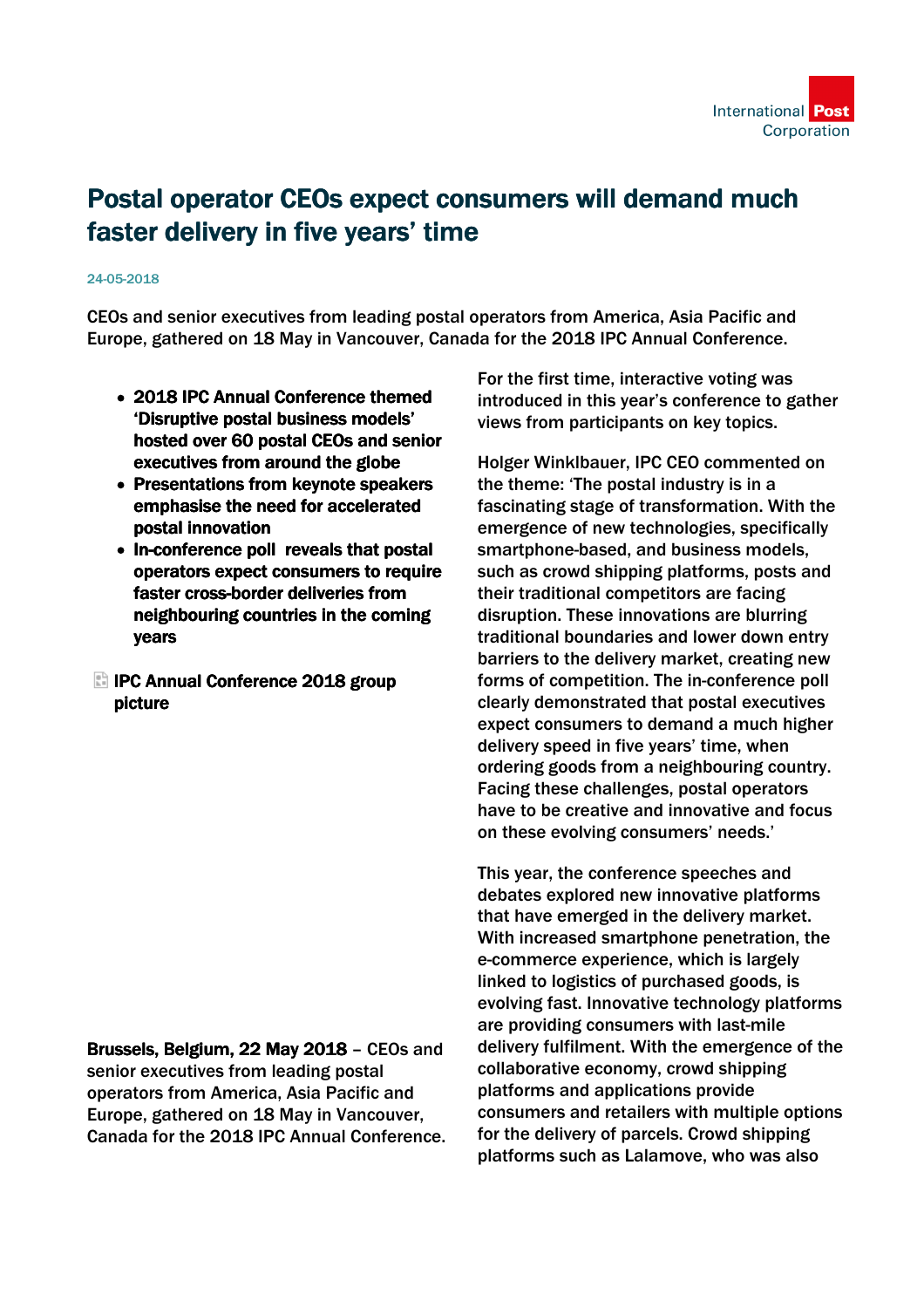

among the speakers at the conference, represent for posts what Uber does for the taxi industry. This creates additional challenges for postal operators, in terms of logistics, which have to adapt to new consumer expectations.

Meeting the needs of large e-retailers' customers remains another key priority for postal operators. As highlighted in the latest IPC Cross-border Shoppers' Survey, giant e-retailers such as Amazon, eBay and Alibaba account for two thirds of cross-border online purchases. Results from in-conference poll, show that for two-thirds of participants, the launch of delivery networks by large e-retailers is seen as one of the main disrupters.

IPC Annual Conference 2018 vote

In this context, postal operators reiterated the importance of reinforcing cooperation, in order to enhance the cross-border experience and thus, respond to cross-border customers' needs.

During the conference, attendees were asked a number of questions regarding consumer expectations and delivery options. The in-conference poll clearly demonstrated that

postal operators expect cross-border e-commerce shoppers to become more and more demanding when it comes to delivery speed. While the majority of voters considered that today's consumer expectations for cross-border delivery from a neighbouring country are between two (37%) and five (45%) days, they expected this to evolve towards a one-day delivery standard (57%) within five years' time.

## –ENDS–

## Information for the editors:

The IPC 2018 Annual Conference 'Disruptive Postal Business Models' featured keynote speeches from Andrea Sapuppo, Director Surface and Air Transportation EU, Amazon and Charlie Chen, Regional Special Projects Lead, Lalamove.

For the informal panel discussions, keynote speakers were joined at the table by Koen Van Gerven, CEO, bpost; Philippe Wahl, CEO, Le Groupe La Poste; Javier Cuesta Nuin, CEO, Correos; David McRedmond, CEO, An Post; and Suzanne Ruoff, CEO, Swiss Post.

## The following posts were represented:

The IPC Annual Conference gathered about sixty senior delegates, including CEOs, from the following posts from the IPC membership and beyond: An Post (Ireland); Australia Post (Australia); bpost (Belgium); Canada Post (Canada); Correos (Spain); CTT Portugal Post (Portugal); Cyprus Post (Cyprus); Deutsche Post DHL (Germany); Hrvatska Posta (Croatia);Iceland Post (Iceland); Japan Post Co.Ltd (Japan); Latvijas Pasts (Latvia); Le Groupe La Poste (France); Magyar Posta (Hungary); Österreichische Post AG (Austria); POST Luxembourg (Luxembourg); Posten Norge (Norway); PostNL (The Netherlands); PostNord (Denmark and Sweden); Swiss Post (Switzerland); United States Postal Service (USPS) and representatives from PostEurop.